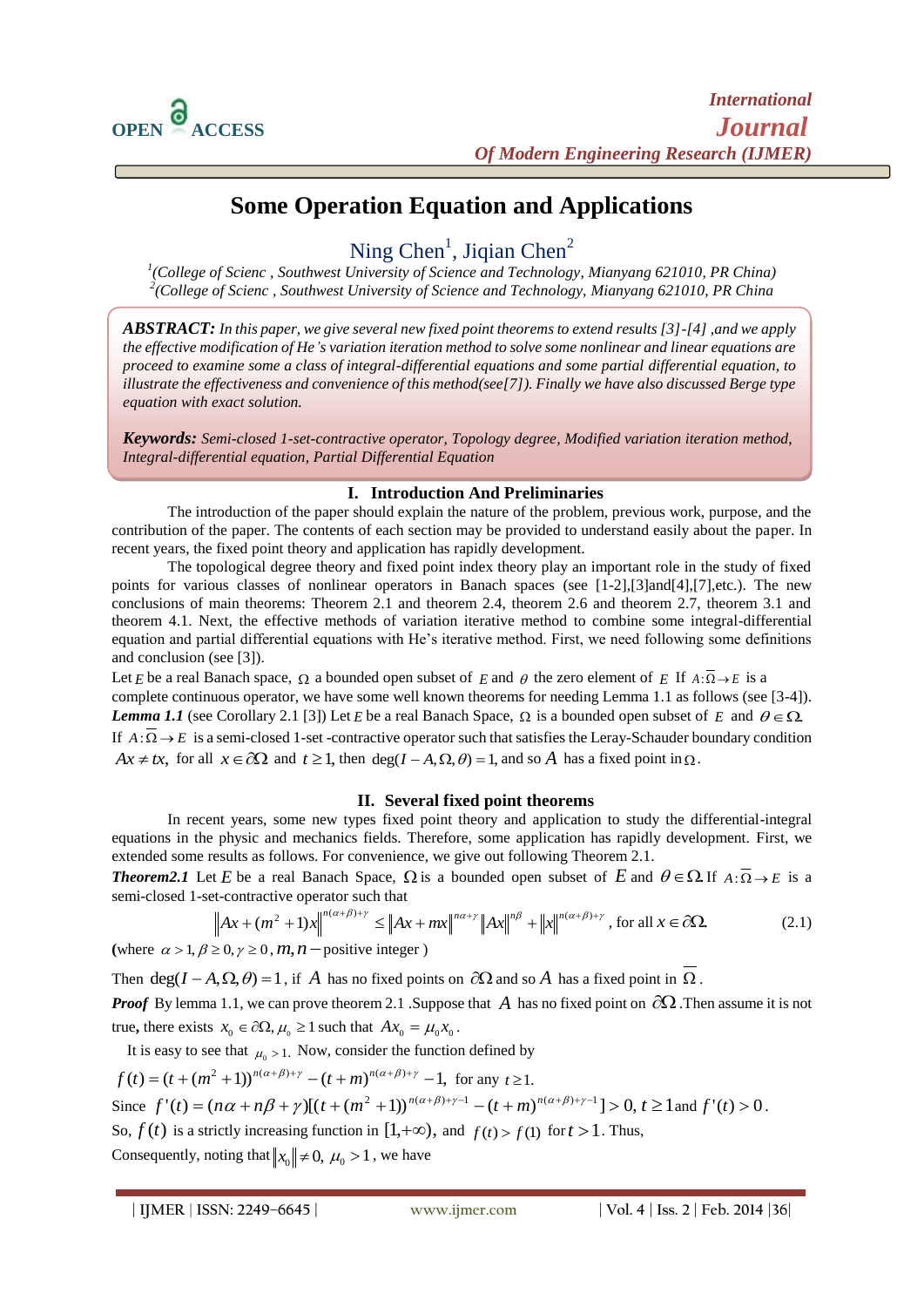$$
\|Ax_0 + (m^2 + 1)x_0\|_{\infty}^{n(\alpha + \beta) + \gamma} > [(\mu_0 + m)^{n(\alpha + \beta) + \gamma} + 1] \|x_0\|_{\infty}^{n(\alpha + \beta) + \gamma}
$$
  
=  $||Ax_0 + mx_0||^{n\alpha + \gamma} ||Ax_0||^{n\beta} + ||x_0||^{n(\alpha + \beta) + \gamma}$ ,

which contradicts (2.1), and so the condition  $(L-S)$  is satisfied. Therefore, it follows from lemma 1.1 that the conclusion of theorem 2.1 holds.

*Corollary 2.2.* Let  $m = 1$ , we get theorem 2.3 [3].

*Corollary2.3.* If  $\left\| Ax + (m^2 + 1)x \right\|^{n(\alpha+\beta)+\gamma} \leq \left\| Ax + mx \right\|^{n\alpha+\gamma} \left\| Ax \right\|^{n\beta}$ , then  $\deg(I-A,\Omega,\theta) = 1$  by similar proof method.

In fact,  $\left\| Ax+mx \right\|^{n\alpha+\gamma}\left\| Ax \right\|^{n\beta} \le \left\| Ax+mx \right\|^{n\alpha+\gamma}\left\| Ax \right\|^{n\beta} + \left\| x \right\|^{n(\alpha+\beta)+\gamma}$ , it satisfies condition of theorem 2.1.

In the same reason, we extend some theorem [3] as follows.

**Theorem 2.4** Let E be a real Banach Space,  $\Omega$  is a bounded open subset of E and  $\theta \in \Omega$ . If  $A : \overline{\Omega} \to E$  is a semi-closed 1-set-contractive operator such that satisfies condition:<br>  $||Ax - kx||^3 + k||Ax + x||^3 \neq (k+1)[||Ax||^3 + 3||$ semi-closed 1-set-contractive operator such that satisfies condition:

$$
\left\| Ax - kx \right\|^3 + k \left\| Ax + x \right\|^3 \neq (k+1) \left[ \left\| Ax \right\|^3 + 3 \left\| Ax \right\| \cdot \left\| x \right\|^2 + (1 - k^2) \left\| x \right\|^2 \right], \text{ for all } x \in \partial \Omega. \tag{2.4}
$$

Then deg  $(I - A, \Omega, \theta) = 1$ 

**Proof** Similar as above stating, we shall prove that the L-S condition is satisfied. That is there exists  $x_0 \in \partial \Omega, \mu_0 \ge 1$ such that  $Ax_0 = \mu_0 x_0$ , and  $\mu_0 > 1$ . Now, consider it by (2.4), we have that

$$
(\mu_0 - k)^3 + k(\mu_0 + 1)^3 \neq (k+1)(\mu_0^3 + k^3 \mu_0).
$$

This is a contradiction. By lemma 1.1, then deg  $(I - A, \Omega, \theta) = 1$  that A has a fixed point in  $\Omega$ . We complete this proof.

**Theorem2.5**. Let  $E, \Omega$ , A be the same as theorem 2.7. Moreover, if substituting (2.4) into that inequality:

$$
\left\|Ax - x\right\|^4 + \left\|Ax + x\right\|^4 \neq 2\left[\left\|Ax\right\|^4 + 6\left\|Ax\right\|^2\left\|x\right\|^2 + \left\|x\right\|^4\right), \text{ for all } x \in \partial\Omega. \tag{2.5}
$$

Then deg  $(I - A, \Omega, \theta) = 1$ , then the A has at least one fixed point in  $\Omega$ .

*Proof* Similar as the proof of theorem 2.4. If we suppose that A has no fixed point on  $\partial\Omega$ . Then we shall prove that the L-S condition is satisfied. We assume it is not true, there exists  $x_0 \in \partial\Omega$ ,  $\mu_0 \ge 1$  such that  $Ax_0 = \mu_0 x_0$ , and  $\mu_0 > 1$ . Now, consider it by (2.5), we have that  $(\mu_0 - 1)^4 + (\mu_0 + 1)^4 = 2(\mu_0^4 + 6{\mu_0}^2 + 1)$  $(\mu_0 - 1)^4 + (\mu_0 + 1)^4 = 2(\mu_0^4 + 6{\mu_0}^2 + 1).$ 

By (2.5) we have that  $(\mu_0 - 1)^4 + (\mu_0 + 1)^4 \neq 2(\mu_0^4 + 6{\mu_0}^2 + 1)$  $(\mu_0 - 1)^4 + (\mu_0 + 1)^4 \neq 2(\mu_0^4 + 6\mu_0^2 + 1)$ . Thus, this is a contradiction,

then by lemma 1.1 that we get the conclusions of theorem 2.5.

Therefore, we shall consider some higher degree case as follow (Omit similar proof).

**Theorem 2.6** Let E be a real Banach Space,  $\Omega$  is a bounded open subset of E and  $\theta \in \Omega$ . If  $A : \Omega \to E$  is a semi-closed 1-set-contractive operator such that satisfies condition:

$$
\|Ax - x\|^{2n+1} + \|Ax + x\|^{2n+1} \neq 2[\|Ax\|^{2n} + C_{2n}^{2}\|Ax\|^{2n-2}\|x\|^{2} + C_{2n}^{4}\|Ax\|^{2n-4}\|x\|^{2} + C_{2n}^{4}\|Ax\|^{2n-4}\|x\|^{4} + \dots + C_{2n}^{2n-4}\|Ax\|^{4} \cdot \|x\|^{2n-4} + C_{2n}^{2n-2}\|Ax\|^{2} \cdot \|x\|^{2n-2} + \|x\|^{2n}\}, \text{ for every } x \in \partial\Omega
$$
 (2.6)

Then deg  $(I-A,\Omega,\theta) = 1$ , then if A has no fixed points on  $\partial\Omega$  and so A has at least one fixed point in  $\Omega$ .

**Theorem 2.7** Let E be a real Banach Space,  $\Omega$  is a bounded open subset of E and  $\theta \in \Omega$ . If  $A : \overline{\Omega} \to E$  is a semi-closed 1-set-contractive operator such that satisfies condition:

$$
\|Ax - x\|^{2n} + \|Ax + x\|^{2n} \neq 2[\|Ax\|^{2n} + C_{2n}^{2}\|Ax\|^{2n-2}\|x\|^{2}
$$
  
+  $C_{2n}^{4}\|Ax\|^{2n-4}\|x\|^{4} + \dots + C_{2n}^{2n-4}\|Ax\|^{4} \cdot \|x\|^{2n-4} + C_{2n}^{2n-2}\|Ax\|^{2} \cdot \|x\|^{2n-2} + \|x\|^{2n} ]$  for all  $x \in \partial\Omega$ . (2.7)

Then deg  $(I - A, \Omega, \theta) = 1$ , then if A has no fixed points on  $\partial\Omega$  and so A has at least one fixed point in  $\overline{\Omega}$ (We omit the similar proof of above Theorems).

**III. Some Notes For Altman Type Inequality**

It is well known we may extend that boundary condition inequality as bellow case:  $Ax - mx\|^2 \ge ||Ax||^2 - ||mx||^2$  for all  $x \in \partial \Omega, m > 0.$  (3.1)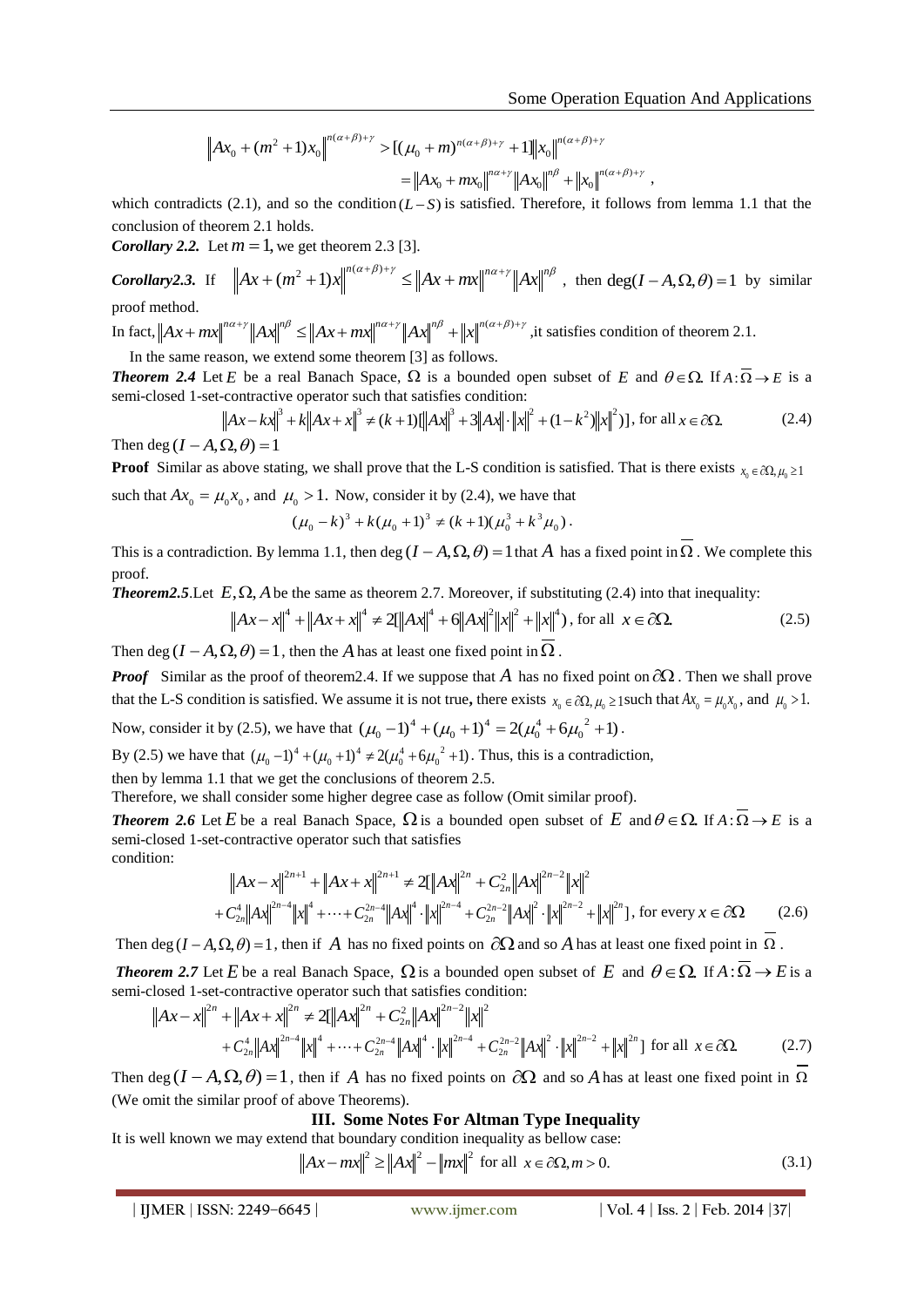then the semi-closed 1-set-contractive operator  $A$  must have fixed point in  $\Omega$ .

In fact, there exists  $x_0 \in \partial \Omega$ ,  $\mu_0 \ge 1$  such that  $Ax_0 = \mu_0 x_0$ , and  $\mu_0 > 1$ . By (3.1), we have that  $(\mu_0 - m)^2 \ge \mu_0^2 - m^2$ ,  $2m^2 - 2\mu_0 m \ge 0$ .

Then  $\Delta = \mu_9^2 > 1 > 0$ , this is a contradiction.

By Lemma 1.1, we obtain deg  $(I - A, \Omega, \theta) = 1$ , then operator A must have fixed point in  $\overline{\Omega}$ .

We can extend this Altman's inequality into the determinant type form (also see [3]-[5], [6] etc):

$$
||Ax - mx||^{2} \ge ||Ax||^{2} - ||mx||^{2} = \frac{||A(x)||, ||mx||}{||mx||, ||A(x)||} = D_{2}
$$

that we consider these general case:  $D_n$  for n-order determinant. Similar Corollary (2) satisfy condition bellow:

 $||Ax||^2 + ||Ax - B_i x||^2 \le ||Ax - mx||^2 + ||mx||^2 (i = 1, 2, \dots, l)$ . Then if these semi-closed operators  $B_1, B_2, \dots, B_l$  have not common fixed point each other, then *S* have at least *l* numbers fixed points. Now, we write n-order determinant type form

$$
D_n = \begin{vmatrix} \|Ax + x\| & \|x\| & \cdots & \|x\| \\ \|x\| & \|Ax + x\| & \cdots & \|x\| \\ \vdots & \ddots & \ddots & \vdots \\ \|x\| & \|x\| & \cdots & \|Ax + x\|\end{vmatrix}.
$$

Then by simple calculation,  $D_n = (\|Ax + x\| + (n-1)\|x\|)(\|Ax + x\| - \|x\|)^{n-1}$ .

Moreover, in the similar discussion along this direction, we extend Corollary 2.6 in [3] with as following Theorem 3.1

**Theorem 3.1** Let  $E, \Omega, A$  be the same as in lemma 1.1.Moreover, if there exists n-positive integer such that  $(n \ge 2)$ ,  $2^{(n+1)} \ge D_n D_{n+2},$  $^{+}$  $Ax\Big|^{2(n+1)} \ge D_n D_{n+2}, \text{ for all } x \in \partial \Omega,$  (3.2)

Then  $deg(I - A, \Omega, \theta) = 1$ , if A has no fixed points on  $\partial\Omega$ , and so A has at least one fixed point in  $\overline{\Omega}$ . *Proof* Noting the determinant by  $D_n$ ,  $D_{n+2} = (\|Ax + x\| + (n+1)\|x\|)(\|Ax + x\| - \|x\|)^{n+1}$ . By  $(3.2)$ , we have

$$
||Ax||^{2(n+1)} \geq (||Ax+x||+(n-1)||x||)(||Ax+x||+(n+1)||x||)(||Ax+x||-||x||)^{2n}.
$$

In fact, there exists  $x_0 \in \partial\Omega$ ,  $\mu_0 \ge 1$   $x_0$ ,  $x_0 \in \partial\Omega$ ,  $\mu_0 \ge 1$  such that  $Ax_0 = \mu_0 x_0$ . It is easy to see that  $\mu_0 > 1$ . Now, we have the inequality

$$
\mu_0^{2n+2} \geq [(\mu_0 + (n-1))][\mu_0 + (n+1)]\mu_0^{2n} > \mu_0^{2n+2}.
$$

Hence,  $(\|Ax_0 + x_0\| + (n-1)\|x_0\|)(\|Ax_0 + x_0\| + (n+1)\|x_0\|)(\|Ax_0 + x_0\| - \|x_0\|)^{2n} > \|Ax_0\|^{2n+2}$ ,  $\mathbf 0$ 2  $0 \rightarrow \infty$   $\begin{array}{ccc} 0 & 0 & \lambda_0 \end{array}$   $\begin{array}{ccc} 0 & 0 & \lambda_0 \end{array}$  $Ax_0 + x_0 \| + (n-1) \|x_0\| \le \|Ax_0 + x_0\| + (n+1) \|x_0\| \le \|Ax_0 + x_0\| - \|x_0\|^{2n} > \|Ax_0\|^{2n+1}$ Which is a contradiction to (3.2), and so the boundary condition of Leray-Schauder condition is satisfied.

Therefore, it follows from lemma 1.1 that the conclusion of Theorem 3.1 holds.

**Theorem 3.2** Let be the same as in lemma 1.1. Moreover, if there exists  $n -$  positive integer such that  $(n \ge 2)$ ,

$$
D_{n+1}^2 \neq D_n D_{n+2}, \text{ for all } x \in \partial \Omega,
$$
 (3.3)

Then  $deg(I - A, \Omega, \theta) = 1$ , if A has no fixed points on  $\partial\Omega$ , and so A has at least one fixed point in  $\overline{\Omega}$ . (Omit this similar proof).

**Theorem 3.3** Let  $E, \Omega, A$  be the same as in lemma 1.And, if there exists  $n$  – positive integer such that  $(n \ge 2)$ .

$$
\left\|Ax - x\right\|^{3(n+1)} \ge D_n D_{n+1} D_{n+2}, \text{ for all } x \in \partial \Omega,
$$
\n(3.4)

Then  $deg(I - A, \Omega, \theta) = 1$ , if A has no fixed points on  $\partial\Omega$ , and so A has at least one fixed point in  $\overline{\Omega}$ .

*Proof* Notice the determinant  $D_n$  , then  $D_{n+1} = (\left\| Ax + x \right\| + n \Vert x \Vert) (\left\| Ax + x \right\| - \left\| x \right\|)^n$ ,  $D_{n+1} = (\|Ax + x\| + n\|x\|)(\|Ax + x\| - \|x\|)^n$ , and

 $(\|Ax+x\|+(n+1)\|x\|)(\|Ax+x\|-\|x\|)^{n+1},$ 2  $^{+}$  $D_{n+2} = (\left\|Ax + x\right\| + (n+1)\left\|x\right\|)(\left\|Ax + x\right\| - \left\|x\right\|)^{n+1}$ , similar as in above way that we omit the similar proof of Theorem 3.2. In fact, on the contrary, there exists  $x_0 \in \partial\Omega$ ,  $\mu_0 \ge 1$  such that  $Ax_0 = \mu_0 x_0$ . It is easy to see that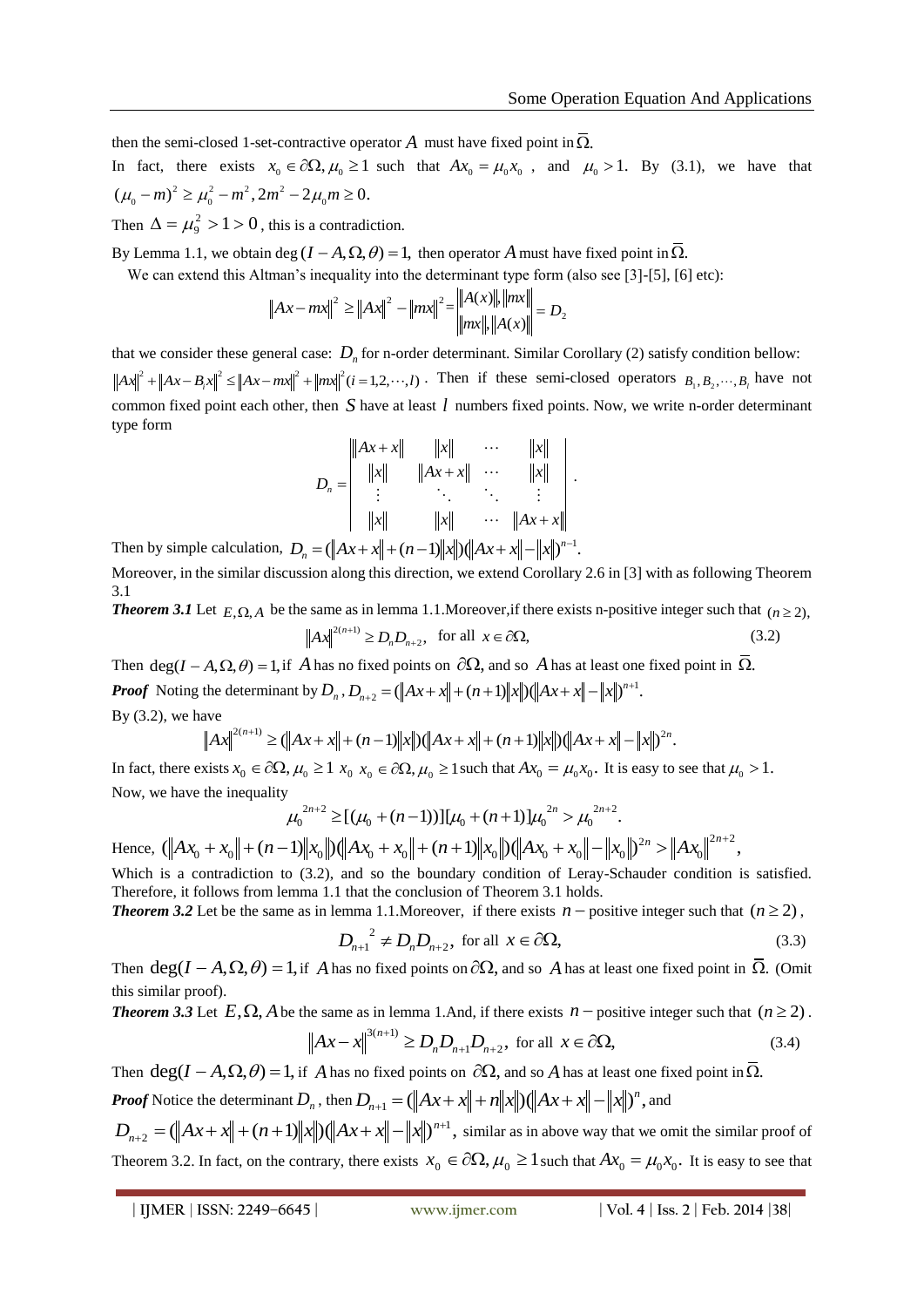$\mu_0 > 1$ . It is well know by (3.4), we easy obtain that there is a contraction for this inequality. So A has at least one fixed point in  $\Omega$ .

Theorem 3.4 Suppose that same as Theorem 3.3, satisfy follows form:

$$
\left\|Ax - x\right\|^{2(n+3)} \ge D_n D_{n+1} D_{n+2} D_{n+3}, \text{ for all } x \in \partial \Omega,
$$
 (3.5)

Then  $deg(I - A, \Omega, \theta) = 1$ , if *A* has no fixed points on  $\partial\Omega$  and so *A* has at least one fixed point in  $\overline{\Omega}$ . (Omit this similar proof of Theorem 3.4).

**Remark** Notes that new case of non-symmetry form with  $D_n$  for n-order determinant are given with more conclusions.

## **IV. solution of integral equation by vim**

To ensure a high-quality product, diagrams and lettering MUST be either computer-drafted or drawn using India ink. Recently, the variation iteration method (VIM) has been favorably applied to some various kinds of nonlinear problems, for example, fractional differential equations, nonlinear differential equations, nonlinear thermo-elasticity, nonlinear wave equations.

They have wide applications in mechanics, physics, optimization and control, nonlinear programming, economics, and engineer sciences.

In this section, we apply the variation iteration method (simple writing VIM) to Integral-differential equations bellow (see [3] and [4-6] etc.). To illustrate the basic idea of the method, we consider:

$$
L[u(t)] + N[u(t)] = g(t),
$$

where *L* is a linear operator, *N* is a nonlinear operator and  $g(t)$  is a continuous function.

The basic character of the method is to construct functional for the system, which reads:  
\n
$$
u_{n+1}(x) = u_n(x) + \int_0^x \lambda(s) Lu\left(Lu_n + Nu_n - g(s)\right) ds,
$$

where  $\lambda$  is the Lagrange multiplier which can be identified optimally via variation theory,  $u_n$  is the nth approximate solution, and  $u_n$  denotes a restricted variation,  $\delta u_n = 0$ . There is an iterative formula:

$$
u_{n+1}(x) = f(x) + \lambda \int_a^b k(x, t) u_n(t) dt
$$

of this integral equation.

*Theorem 4.1* ([4, theorem 4.1]). Consider the iteration scheme  $u_0(x) = f(x)$ , and the

$$
u_{n+1}(x) = f(x) + \lambda \int_{a}^{b} k(x, t) u_n(t) dt.
$$
 (4.1a)

Now, for  $n = 0,1,2,\dots$ , to construct a sequence of successive iterations that for the  $\{u_n(t)\}$  to the solution of integral equation (4.1). In addition, we assume that  $\int_a^b \int_a^b k^2(x,t) dx dt = B^2 < \infty$ *a b*  $\int_{a}^{b} k^2(x,t) dx dt = B^2 < \infty$ , and assume that  $f(x) \in L^2_{[a,b]}$ , if  $|\lambda|$  < 1/ *B*, then the above iteration converges in the norm of  $L^2_{[a,b]}$  to the solution of integral equation (4.1).

**Corollary4.2** If 
$$
k(x,t) = \sum_{i=1}^{m} a_i(x)b_i(t)
$$
, and  $\int_a^b \int_a^b k^2(x,t)dxdt = B^2 < \infty$ , then assume  $f(x) \in L^2_{[a,b]}$ ,

if  $|\lambda| < 1/B$ , the above iteration converges in the norm of  $L^2_{[a,b]}$  to the solution of integral equation (4.1).

*Corollary4.3* If  $k(x,t) = k_1(x,t) + k_2(x,t)$ , and  $\int_a^b \int_a^b k^2(x,t) dx dt = B^2 < \infty$ ,  $\int_{a}^{b} \int_{a}^{b} k^{2}(x, t) dx dt = B^{2} < \infty$ , then assume  $f(x) \in L_{[a,b]}^{2}$ , if  $|\lambda| < 1/B$ , the above iteration converges in the norm of  $L^2_{[a,b]}$  to the solution of integral equation (4.1).

*Example4.1.* Consider that integral equation

$$
u(x) = x^{\alpha} + x^3 + x^2 + \lambda \int_0^1 (xt + t)u(t)dt.
$$
 (4.2)

Where  $u_0(x) = x^{\alpha} + x^3 + x^2$ ,  $(0 < \alpha < 1)$ , let  $\gamma = (\alpha + 2)^{-1} + 5^{-1} + 4^{-1}$  and that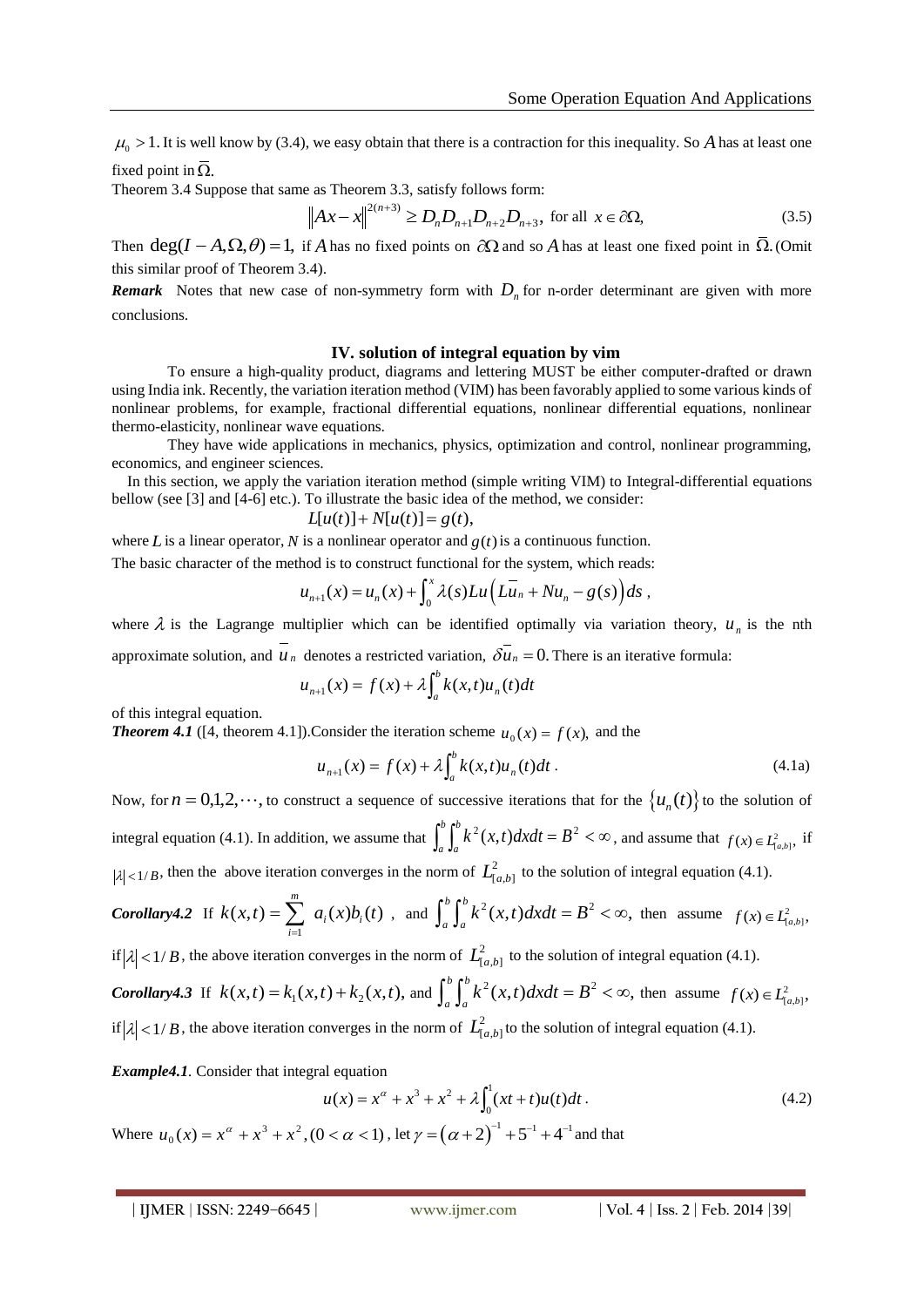$$
u_{n+1}(x) = x^{\alpha} + x^3 + x^2 + \lambda \int_0^1 (xt + t) u_n(t) dt
$$
 (4.2a)

Where  $\int_a^b \int_a^b k^2(x,t) dx dt = \int_0^1 \int_0^1 (xt+t)^2 dx dt = 9^{-1} + 3^{-1} + 3^{-1} = 7/9 = B^2 < \infty$ *a b*  $\int_{a}^{b} k^{2}(x,t) dx dt = \int_{0}^{1} \int_{0}^{1} (xt+t)^{2} dx dt = 9^{-1} + 3^{-1} + 3^{-1} = 7/9 = B^{2}$  $\boldsymbol{0}$ 1  $\boldsymbol{0}$  $2(x,t)dxdt = \int_0^1 (xt+t)^2 dxdt = 9^{-1} + 3^{-1} + 3^{-1} = 7/9 = B^2 < \infty$ , if  $|\lambda| < 3/\sqrt{7}$ , then the iterative (4.1a) is convergent to the solution of equation (4.2). Substituting  $u_0(x)$  in to (4.2a), it is that (writing  $P_{\alpha}(x) = x^{\alpha} + x^3 + x^2$ )

$$
(\text{writing } P_{\alpha}(x) = x^{\alpha} + x^3 + x^2)
$$
\n
$$
u_1(x) = x^{\alpha} + x^3 + x^2 + \lambda \int_0^1 (xt + t)u_0(t)dt = x^{\alpha} + x^3 + x^2 + \lambda \gamma (x + 1),
$$
\n
$$
u_2(x) = P_{\alpha}(x) + \lambda \int_0^1 (xt + t)u_1(t)dt = P_{\alpha}(x) + \lambda \int_0^1 (x + 1)t(t^{\alpha} + t^3 + t^2 + \lambda \gamma (t + 1))dt
$$
\n
$$
= P_{\alpha}(x) + 2\gamma (x + 1)(\lambda + \lambda^2 / 4)
$$
\n
$$
u_3(x) = P_{\alpha}(x) + 2\gamma (x + 1)(\lambda + \lambda^2 / 4) + \lambda \int_0^1 (x + 1)t \cdot u_2(t)dt = P_{\alpha}(x) + 2\gamma (x + 1)(\lambda + (\lambda/3)^2 + (\lambda/3)^3)
$$

By inductively,  $u_{n+1}(x) = P_{\alpha}(x) + \lambda \gamma x \left(1 + \lambda / 3 + (\lambda / 3)^2 + \cdots + (\lambda / 3)^n\right)$  $+ 2\gamma(x+1)(\lambda + \lambda^2/4) + \lambda \int_0^x (x+1)t \cdot u_2(t) dt = P_\alpha(x) + 2\mu_{n+1}(x) = P_\alpha(x) + \lambda \gamma x (1 + \lambda/3 + (\lambda/3)^2 + \dots + (\lambda/3)^n)$ 

Then the solution:  $u(x) = \lim_{n \to \infty} u_n(x) = P_a(x) + 3\lambda \gamma x / (3 - \lambda)$ . (See Fig 1 and Fig 2)



*Example 4.2* Consider that integral equation (positive integer  $k \geq 1$ )

$$
u(x) = x^{\alpha} + x^{k+2} + x^k + \lambda \int_0^1 (x^k t) u(t) dt
$$
 (4.3)

Where  $u(0) = 0$ , and  $u_0(x) = x^{\alpha} + x^{k+2} + x^k (0 < \alpha < 1)$  $= x^{\alpha} + x^{k+2} + x^k + \lambda \int_0^1 (x^k t) u_{n-k}$ 

From that

By theorem 4.1 and by simple computation, we obtain again that

$$
\int_a^b \int_a^b k^2(x,t) dx dt = \int_0^1 \int_0^1 (x^k t)^2 dx dt = 1/3(2k+1) = B^2 < \infty,
$$

 $u_n(x) = x^{\alpha} + x^{k+2} + x^k + \lambda \int_0^1 (x^k t) u_{n-1}(t) dt$ 

then if  $|\lambda| < \sqrt{3(2k+1)}$ , then iterative

$$
u_n(x) = x^{\alpha} + x^{k+2} + x^k + \lambda \int_0^1 (x^k t) u_{n-1}(t) dt,
$$

which is convergent the solution of integral equation (4.3). We may omit the detail calculating (Let  $\gamma = (\alpha + 2)^{-1}$ <br>+ $(k+4)^{-1} + (k+2)^{-1}$ ).<br> $u_{n+1}(x) = x^{\alpha} + x^{k+2} + x^k + \lambda x^k \gamma (1 + (\lambda / (k+2)) + (\lambda / (k+2))^2 + \cdots + (\lambda / (k+2))^n)$ .  $+(k+4)^{-1}+(k+2)^{-1}$ ).

$$
u_{n+1}(x) = x^{\alpha} + x^{k+2} + x^k + \lambda x^k \gamma \Big( 1 + \big(\lambda / (k+2)\big) + \big(\lambda / (k+2)\big)^2 + \dots + \big(\lambda / (k+2)\big)^n \Big).
$$
  

$$
u_n(x) = x^{\alpha} + x^{k+2} + x^k + \lambda \int_0^1 (x^k t) u_{n-1}(t) dt,
$$

which is convergent the solution of integral equation (4.3). We may omit the detail calculating  $(\text{Let } \gamma = (\alpha + 2)^{-1} + (k + 4)^{-1} + (k + 2)^{-1})$ 26 is convergent the solution of in<br>  $\gamma = (\alpha + 2)^{-1} + (k + 4)^{-1} + (k + 2)^{-1}$ .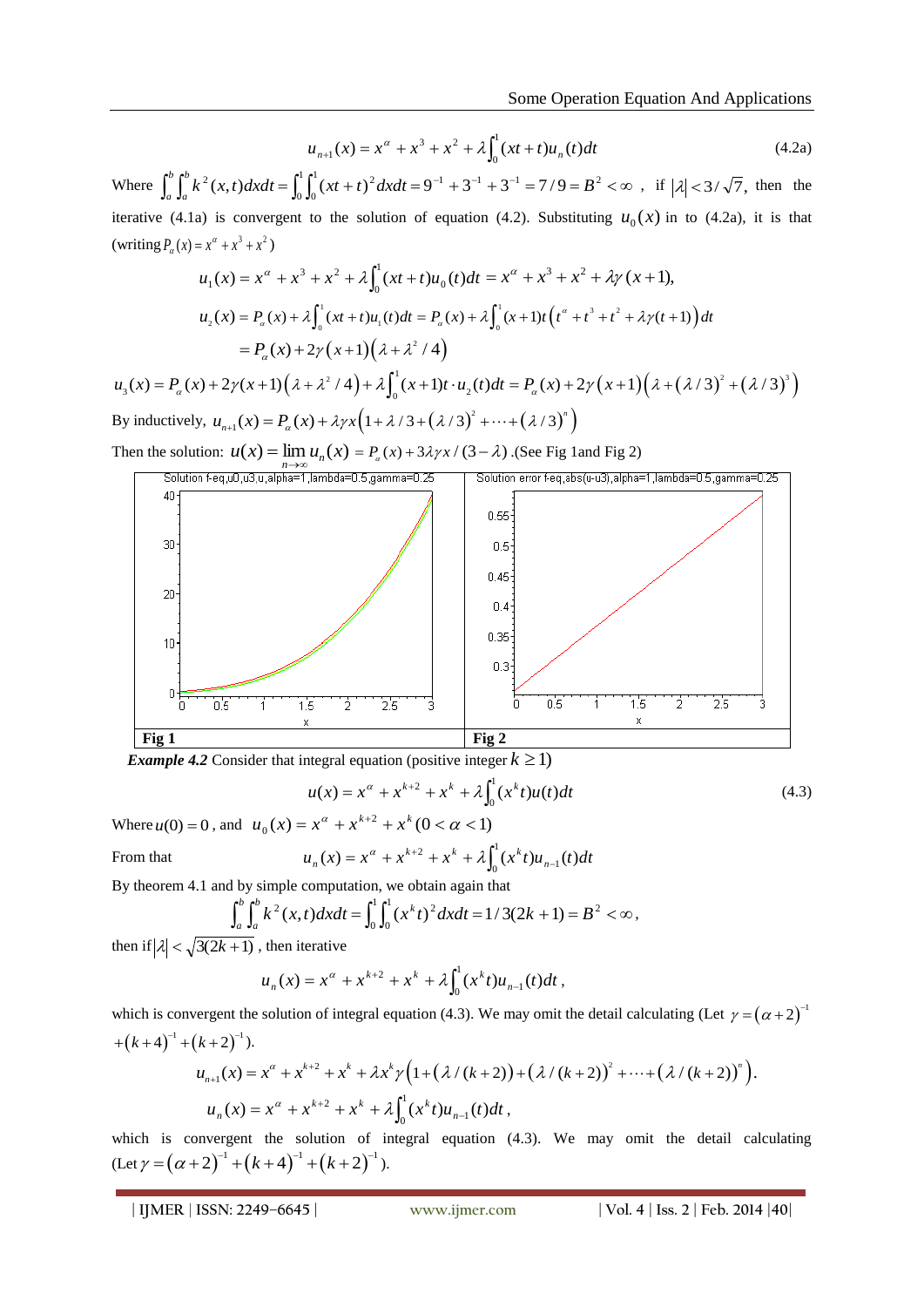Some Operation Equation And A<sub>I</sub>  
\n
$$
u_{n+1}(x) = x^{\alpha} + x^{k+2} + x^k + \lambda x^k \gamma \Big( 1 + (\lambda / (k+2)) + (\lambda / (k+2))^2 + \dots + (\lambda / (k+2))^n \Big).
$$
\nThe solution  $u_{n+1}(x) = x^{\alpha} + x^{k+2} + x^k + \lambda x^k \gamma (k+2) / (k+2 - \lambda).$ 

The solution  $u_{n+1}(x) = x^{\alpha} + x^{k+2}$  $\boldsymbol{a}$  $\ddot{\phantom{1}}$ 

*Theorem 4.2* (see theorem 3 in [5]) Let *D* be a bounded open convex subset in a real Banach space X and  $\theta \in D$ ; Suppose that  $A: D \to E$  is a semi-closed 1-set-contractive operator and satisfies the following condition:

$$
\|Ax - x_0\| \le \|x - x_0\| \text{ for every } x \in \partial D \text{ and } x_0 \in D. \tag{4.4}
$$

Then the operator equation  $Ax = x$  has a solution in D (omit the proof)

To illustrate the application of the obtained results, we consider the examples.

**Example 4.3** Similar as example 1, we consider integral equation:  

$$
\int_0^x ((1/7)^{-1} \sin |t| + (1/11)^{-1} \cos |t|) dt - x + 2.1 = 0, \forall x \in [-\pi, \pi]
$$
(4.5)

It is easy to prove that this equation has a solution in  $[-\pi, \pi]$ .

In fact, let  $Ax = \int_0^x ((1/7) \sin |t| + (1/11) \cos |t|) dt + 2.1$ . *x* fact, let  $Ax = \int_0^x ((1/7)\sin |t| + (1/11)\cos |t|)dt + 2.1$ .  $\forall x \in [-\pi, \pi]$ , and that  $D = [-\pi, \pi], \partial D : x = \pm \pi$ . We to  $||y|| = |y|$ , for every  $y \in R$ . Thus, we have  $A(-\pi) - 2.1| = \left| \int_0^{-\pi} ((1/7)^{-1} \sin |t| + (1/11)^{-1} \cos |t|)dt \right| \le \int_{-\pi}^0 ((1/7)^{-1}$ asy to prove that this equation has a solution in  $[-\pi, \pi]$ .<br>  $x$ t, let  $Ax = \int_0^x ((1/7) \sin |t| + (1/11) \cos |t|) dt + 2.1$ .  $\forall x \in [-\pi, \pi]$ , and that  $D = [-\pi, \pi]$ ,  $\partial D : x = \pm \pi$ . We  $||y|| = |y|$ , for every  $y \in R$ . Thus, we have<br>  $-\pi$ )  $-2$ 

write 
$$
||y|| = |y|
$$
, for every  $y \in R$ . Thus, we have  
\n
$$
|A(-\pi) - 2.1| = \left| \int_0^{-\pi} \left( (1/7)^{-1} \sin |t| + (1/11)^{-1} \cos |t| \right) dt \right| \le \int_{-\pi}^0 \left( (1/7)^{-1} + (1/11)^{-1} \right) dt = 18\pi / 77 < \left| -\pi - 2.1 \right| = \pi + 2.1
$$

And

$$
|A(\pi) - 2.1| = \left| \int_0^{\pi} ((1/7)^{-1} \sin |t| + (1/11)^{-1} \cos t \, dt \right| = 18\pi / 77 < |\pi - 2.1| = \pi - 2.1.
$$

It follows that  $|Ax-2.1| \le |x-2.1|$ , for every  $x \in \partial D$ . Meanwhile, A is semi-closed 1-set-contractive operator similar example 1 by theorem 4.2 that we obtain the  $Ax = x$  has a solution in  $[-\pi, \pi]$ . That is, Eq. (4.5) has a solution in  $[-\pi,\pi]$ .

## **V. Effective Modification of He's variation iteration**

In this section, we apply the effective modification method of He's VIM to solve some integral-differential equations [7]. In [7] by the variation iteration method (VIM) simulate the system of this form  $Lu + Ru + Nu = g(x)$ .

To illustrate its basic idea of the method .we consider the following general nonlinear system  $Lu + Ru + Nu = g(x),$  (5.1)

 $Lu$  shows the highest derivative term and it is assumed easily invertible,  $R$  is a linear differential operator of order less than  $L$ ,  $Nu$  represents the nonlinear terms, and  $g$  is the source term. Applying the inverse operator  $L_x^{-1}$  to both sides of equation (\*), then we obtain  $u = f - L_x^{-1}[Ru] - L_x^{-1}[Nu]$ .

The variation iteration method (VIM) proposed by Ji-Huan He (see [5], [7] has recently been intensively studied by scientists and engineers. the references cited therein) is one of the methods which have received much concern .It is based on the Lagrange multiplier and it merits of simplicity and easy execution. Unlike the traditional numerical methods. Along the direction and technique in [9], we may get more examples bellow.

We notice that an effective iterative method and some examples

**Example 5.1** Consider the following integral-differential equation

\n
$$
u''(x) = e^{\alpha x} - (4/3)x + \lambda \int_0^1 x t \cdot u(t) dt,
$$
\nWhere  $u(0) = 1, u'(0) = 1 + \alpha, u'(0) = \alpha^2$  with exact solution  $u(x) = x + e^{\alpha x}$ .

\nIn fact, we check  $f_0(x) = x + e^{\alpha x}, f_1(x) = -7x/4$ , to divide  $f$  in two parts for  $f(x) = f_0(x) + f_1(x)$ , and writing  $\delta = (1/\alpha - 1/\alpha^{-2})e^{\alpha} + 1/\alpha^{-2}$ .

\n
$$
L_x^{-1}\left(\int_0^1 x u_0(t) dt\right) = L_x^{-1}\left(x \int_0^1 t(t + e^{\alpha t}) dt\right) = L_x^{-1}\left(x/3 + \delta x\right) = \int_0^1 \left((x/18) + (\delta x^3/6)\right) dx
$$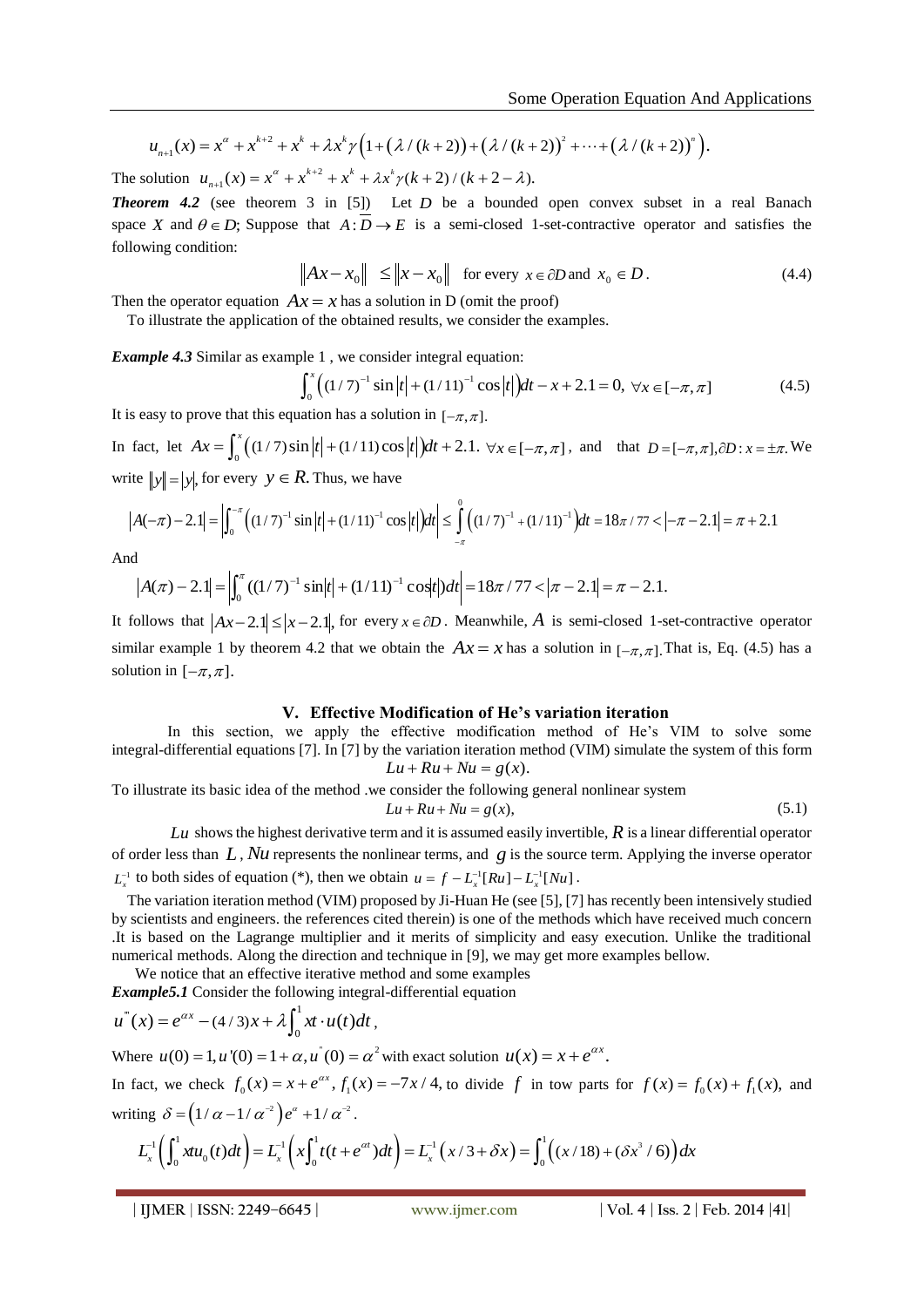$$
= ((1+3\delta)/18) \int_0^x x^3 dx = (1+3\delta) x^4 / 72.
$$
  
By  $u_{n+1}(x) = x + e^{\alpha x} - (1/4) ((1+3\delta)/18) x^4 + L_x^{-1} (\int_0^1 x t u_n(t) dt)$ . Then, we have  
 $u_1(x) = x + e^{\alpha x} - ((1+3\delta)/72) x^4 + L_x^{-1} (\int_0^1 x t u_0(t) dt) = x + e^{\alpha x},$   
 $u_2(x) = x + e^{\alpha x} - ((1+3\delta)/72) x^4 + L_x^{-1} (\int_0^1 x t u_1(t) dt) = x + e^{\alpha t}, \dots$ , and we have that

 $u_n(x) = x + e^{ax}$  Therefore, this is a closed form  $u(x) = x + e^{ax}$ , shows that the method is a very convenient and only one iterative leads to the exact solution.

*Example5.2* Consider the following integral-differential equation

$$
u^{(6)}(x) = e^{\alpha x} - (4/3)x + \int_0^1 x t u(t) dt,
$$
\n(5.2)

where  $u(0) = 1, u'(0) = 1 + \alpha, u''(0) = \alpha^2, u^{(3)}(0) = \alpha^3, u^{(4)}(0) = \alpha^4, u^{(5)}(0) = \alpha^5$ In similar example1, we easy have it.(We may omit it) where  $L_x^{-1}(\cdot) = \int_0^x \int_0^x \int_0^x \int_0^x \int_0^x (\cdot) dt dt dt dt dt$ ,  $0\,$  0  $0\,$  0  $0\,$  0  $0\,$  0  $0\,$  0  $0\,$  $I_x^{-1}(\cdot) = \int_0^{\infty} \int_0^{\infty} \int_0^{\infty} \int_0^{\infty} \int_0^{\infty} (\cdot) dt dt dt dt dt$ ,  $u_0(x) = f_0(x) = x + e^{\alpha x}$ ,

and writing 
$$
\delta = (1/\alpha - 1/\alpha^{-2})e^{\alpha} + 1/\alpha^{-2}
$$
.

$$
f_1(x) = f(x) - f_0(x) = (e^{\alpha x} - (4/3)x) - (x + e^{\alpha x}) = -7x/3, f(x) = f_0(x) + f_1(x),
$$
  
and writing  $\delta = (1/\alpha - 1/\alpha^{-2})e^{\alpha} + 1/\alpha^{-2}$ .  

$$
L_x^{-1} \left( \int_0^1 x u_0(t) dt \right) = L_x^{-1} \left( x \int_0^1 t(t + e^{\alpha t}) dt \right) = L_x^{-1} \left( x/3 + \delta x \right)
$$

$$
= \int_0^x \int_0^x \int_0^x \left( \int_0^x \left( (x^3/18) + (\delta x^3/6) \right) dx \right) dx dx dx,
$$

$$
= \left( (1 + 3\delta)/18 \right) \int_0^x \int_0^x \int_0^x \left( x^4/4 \right) dx = \left( (1 + 3\delta)/18 \right) x^7/7!.
$$

$$
u_1(x) = x + e^{\alpha x} - \left( (1 + 3\delta)/3 \right) x^7/7! + L_x^{-1} \left( \int_0^1 x u_0(t) dt \right) = x + e^{\alpha x}, \dots,
$$

and so on,

$$
u_{n+1}(x) = x + e^x - ((1+3\delta)/3) x^7 / 7! + L_x^1 \left( \int_0^1 x u_n(t) dt \right) = x + e^{\alpha x}.
$$

By simple operations, we have that

$$
u_0(x) = x + e^{\alpha x}, u_1(x) = x + e^{\alpha x}, \dots, u_n(x) = x + e^{\alpha x}, n \ge 1.
$$

Therefore, the exact solution in a closed form  $u(x) = x + e^{ax}$ , shows that the method







## **VI. Some Notes of Burger's Equation**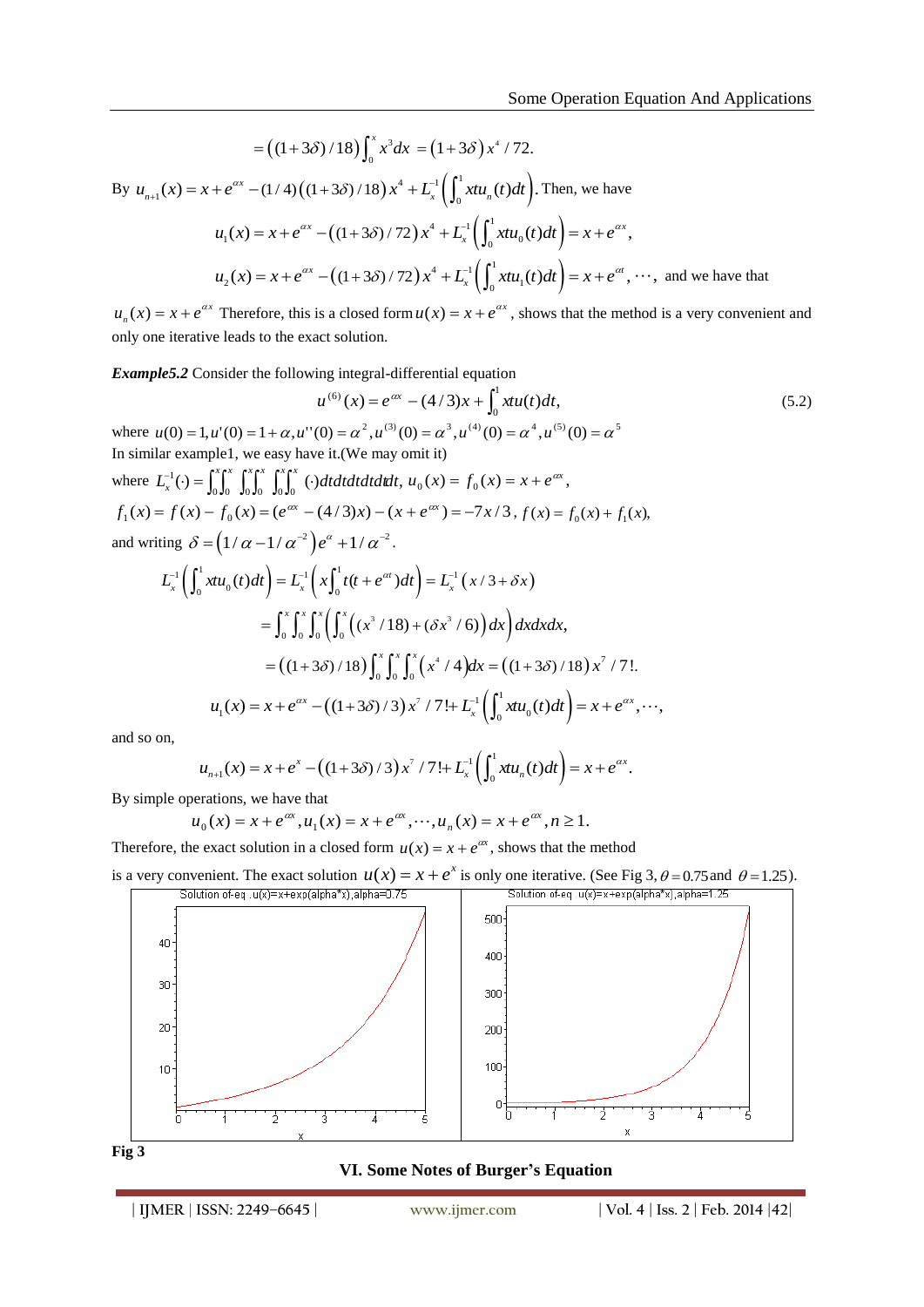We shall consider the exact and numerical solutions for Burger's equation ,which has attracted much attention .Solving this equation has been an interesting tasks for mathematicians

#### **VI.1 One-dimensional Burger's equation**

. Consider the following one-dimension Berger's equation with initial and boundary conditions: *Example 6.1* Consider the following equation (similar as example 1 [15]):

$$
\begin{cases}\n\frac{\partial u}{\partial t} + u \frac{\partial u}{\partial x} = \frac{\partial^2 u}{\partial x^2}, \\
u(x,0) = 3x, t > 0.\n\end{cases}
$$
\n(6.0)

According the direction of [2] and method for this example, then it can be written as by iterative formula (6) [2]:

$$
u_{n+1}(x,t) = u_n(x,t) + \int_0^x \lambda(\eta) \left(\frac{\partial u_n}{\partial \xi}(x,\xi) + u_n \frac{\partial u_n}{\partial x}(x,\xi) - v \frac{\partial^2 u_n}{\partial x^2}\right) d\xi.
$$
 (6.1)

Starting with  $u_0(x,t) = 3x$ .

The following reads can be derived from iterative formula (6.1)

$$
u_1(x,t) = 3x - 6xt,
$$
  
\n
$$
u_2(x,t) = 3x - 6xt + 12xt^2 - 24xt^3,
$$
  
\n
$$
u_3(x,t) = 3x - 6xt + 12xt^2 - 24xt^3 + 48xt^4 - 96xt^5 + 192xt^6 - 384xt^7,...
$$

Thus, we have that

$$
u(x,t) = \lim_{n \to \infty} u_n(x,t)
$$
  
= 3x(1-2t + +4t<sup>2</sup> - 8t<sup>3</sup> + 16t<sup>4</sup> - 32t<sup>5</sup> + 64t<sup>6</sup> - 128t<sup>7</sup> +...)  
= 
$$
\sum_{n=0}^{\infty} (-1)^n 2^n (3x)t^n
$$
  
= 3x/(1+2t).

This is an exact solution.

Remark Starting with  $u_0(x,t) = (a+1)x$ ,  $u(x,t) = \lim_{n \to \infty} u_n(x,t) = (a+1)/(1+2t)$ .

As  $a > 0$  (as special case:  $a = 1$  that is example 1 [15],  $a = 2$ , this is example 1 in this paper ). Notice that  $u_0(x,t) = ax + b$  or  $u_0(x,t) = x^2 + x$  (similar polynomial case). More form.

$$
u(x,t) = \lim_{n \to \infty} u_n(x,t)
$$
  
=  $(x^2 + x)(1 - 2t + 4t^2 - 8t^3 + 16t^4 - 32t^5 + 64t^6 + \cdots)$   
=  $\sum_{n=0}^{\infty} (-1)^n 2^n (x^2 + x)t^n$   
=  $(x^2 + x)/(1 + 2t)$ .

This is an exact solution.

Or  $u_0(x,t) = x^k + x^{k-1} + x$  (similar polynomial case).more form.

 $u(x,t) = \lim_{n \to \infty} u_n(x,t) = (x^k + x^{k+1} + x)/(1+2t).$ 

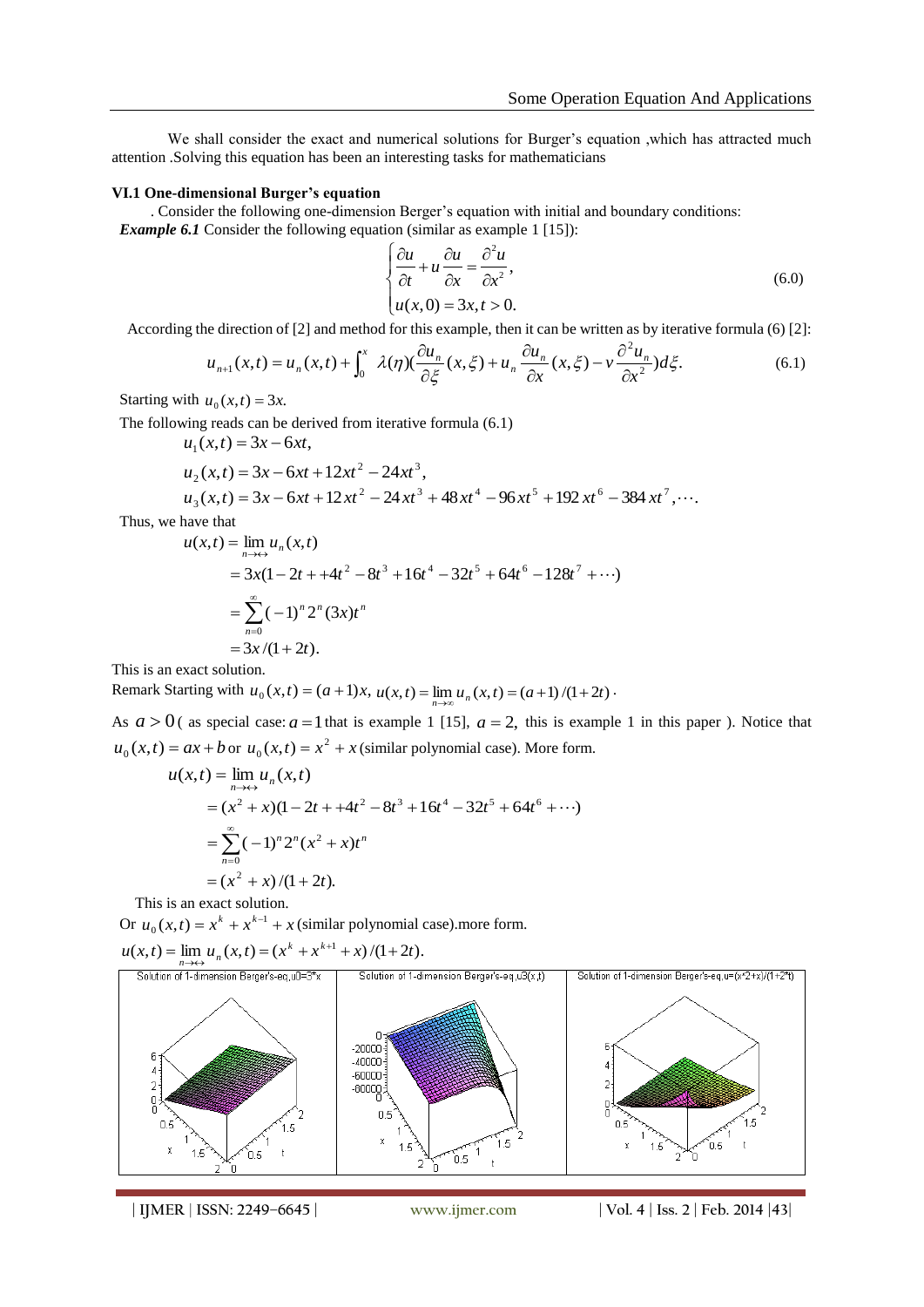

*Example 6.2* Consider the following equation (similar as example 1 [15]):

$$
\begin{cases}\n\frac{\partial u}{\partial t} + u \frac{\partial u}{\partial x} = \frac{\partial^2 u}{\partial x^2}, \\
u(x,0) = 10x, t > 0.\n\end{cases}
$$
\n(6.2)

For this example, by above Example 6.1, can be written as  $a = 9$ . Starting with  $u_0(x,t) = 10x$ . Thus, we have that an exact solution.

$$
u(x,t) = \lim_{n \to \infty} u_n(x,t) = 10x/(1+2t).
$$

## **VI-2 Two-dimensional Burger's equation**

Similar as example 3 [15], we get following example 2 for two-dimension case. *Example 6.3* Consider the system of Burger's equation in the following equation (similar as example 3 [15]):

$$
\frac{\partial u}{\partial t} + u \frac{\partial u}{\partial x} + v \frac{\partial u}{\partial y} = \frac{1}{R} \left( \frac{\partial^2 u}{\partial x^2} + \frac{\partial^2 u}{\partial y^2} \right), \frac{\partial v}{\partial t} + u \frac{\partial v}{\partial x} + v \frac{\partial v}{\partial y} = \frac{1}{R} \left( \frac{\partial^2 v}{\partial x^2} + \frac{\partial^2 v}{\partial y^2} \right).
$$
(6.3)

with initial conditions:  $u_0(x, y, 0) = x + y$ ,  $v_0(x, y, 0) = x - y$ . We have by iterative [15]:

$$
u_{n+1}(x, y, t) = u_n(x, y, t) - \int_0^t \left[ \frac{\partial u_n}{\partial \tau} + u_n \frac{\partial u_n}{\partial x} + v_n \frac{\partial u_n}{\partial y} - \frac{1}{R} \left( \frac{\partial^2 u_n}{\partial x^2} + \frac{\partial^2 u_n}{\partial y^2} \right] d\tau, \n v_{n+1}(x, y, t) = v_n(x, y, t) - \int_0^t \left[ \frac{\partial v_n}{\partial \tau} + u_n \frac{\partial v_n}{\partial x} + v_n \frac{\partial v_n}{\partial y} - \frac{1}{R} \left( \frac{\partial^2 v_n}{\partial x^2} + \frac{\partial^2 v_n}{\partial y^2} \right] d\tau. \tag{6.4}
$$

Consider the initial approximations  $u_0(x, y, 0) = x + y$ ,  $v_0(x, y, 0) = x - y$ , and applying VIM formula (6.4), other term of the sequence are computed as follows:

$$
u_1(x, y, t) = x + y - 2xt, v_1(x, y, t) = x - y - 2yt.
$$
  
\n
$$
u_2(x, y, t) = x + y - 2xt + 2xt^2 + 2yt^2 - (4/3)xt^3,
$$
  
\n
$$
v_2(x, y, t) = x - y - 2yt + 2xt^2 - 2yt^2 - (4/3)yt^3.
$$
  
\n
$$
u(x, y, t) = \lim_{n \to \infty} u_n(x, y, t)
$$
  
\n
$$
= x(1 + 2t^2 + 4t^4 + \cdots) + y(1 + 2t^2 + \cdots) - 2xt(1 + 2t^2 + \cdots)
$$
  
\n
$$
= (x + y - 2xt)/(1 - 2t^2).
$$
  
\n
$$
v(x, y, t) = \lim_{n \to \infty} v_n(x, y, t)
$$
  
\n
$$
= x(1 + 2t^2 + 4t^4 + \cdots) - y(1 + 2t^2 + \cdots) - 2yt(1 + 2t^2 + \cdots)
$$
  
\n
$$
= (x + y - 2xt)/(1 - 2t^2),
$$

which are exact solutions  $(|t| < \sqrt{1/2})$ . We omit the detail stating for this results.

## **VII. Conclusion**

**Fig 4**